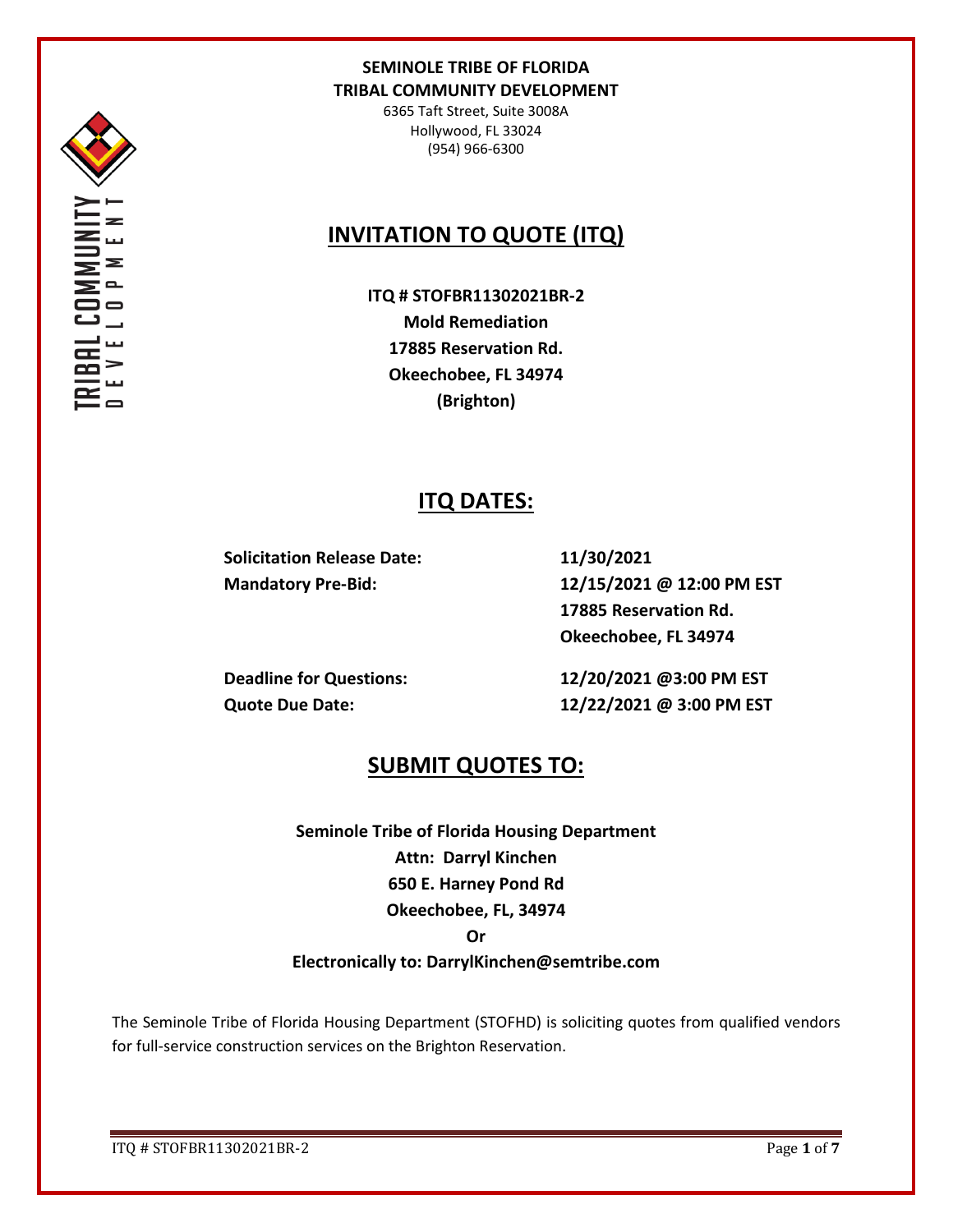6365 Taft Street, Suite 3008A Hollywood, FL 33024 (954) 966-6300

## **SECTION 1: INTRODUCTION AND INSTRUCTIONS**

#### **1.0 INTRODUCTION**

This ITQ provides prospective firms with sufficient information to enable them to prepare and submit quotes to the Seminole Tribe of Florida Housing Department (STOFHD) for The STOFHD is initiating this competitive ITQ to qualified Vendors who are in the business of providing General Contractor Services, capable of completing numerous job functions/services in a timely manner and therefore, seeks to enter into an Agreement with that Vendor.

#### **1.1 INSTRUCTIONS**

This Invitation To Quote (ITQ) contains the instructions governing the quotes to be submitted and the material to be included therein; as well as any mandatory requirements that must be met to be eligible for consideration. All requests for clarification and/or any additional questions regarding this ITQ must be submitted via email to: DarrylKinchen@semtribe.com

 Seminole Tribe of Florida Housing Department ATTN: **Darryl Kinchen**

 **650 E. Harney Pond Rd Okeechobee, FL, 34974**

A mandatory pre-bid meeting at the home is scheduled for **Wednesday, 12/15/2021 at 12:00pm.**

**Only those signed, emailed or sealed quotes received in this Brighton Housing Department office on or before the Due Date and time will be eligible for consideration. Any quote received after the Due Date and time, regardless of the method of delivery, will be discarded**.

The STOFHD hereby notifies all bidders that if your quote is selected, you will be required to enter into a formal contract with the Seminole Tribe of Florida for the services you are bidding. You will also be required to meet all company vendor, insurance and certification requirements.

The STOFHD reserves the right to reject any or all quotes, to waive formalities or informalities, and to award contract, either in whole or in part. The right is also reserved to select minority vendors and/or vendors with tribal member ownership.

All quotes submitted become the property of STOFHD upon receipt. The content of all quotes shall be kept confidential.

ITQ # STOFBR11302021BR-2 Page **2** of **7**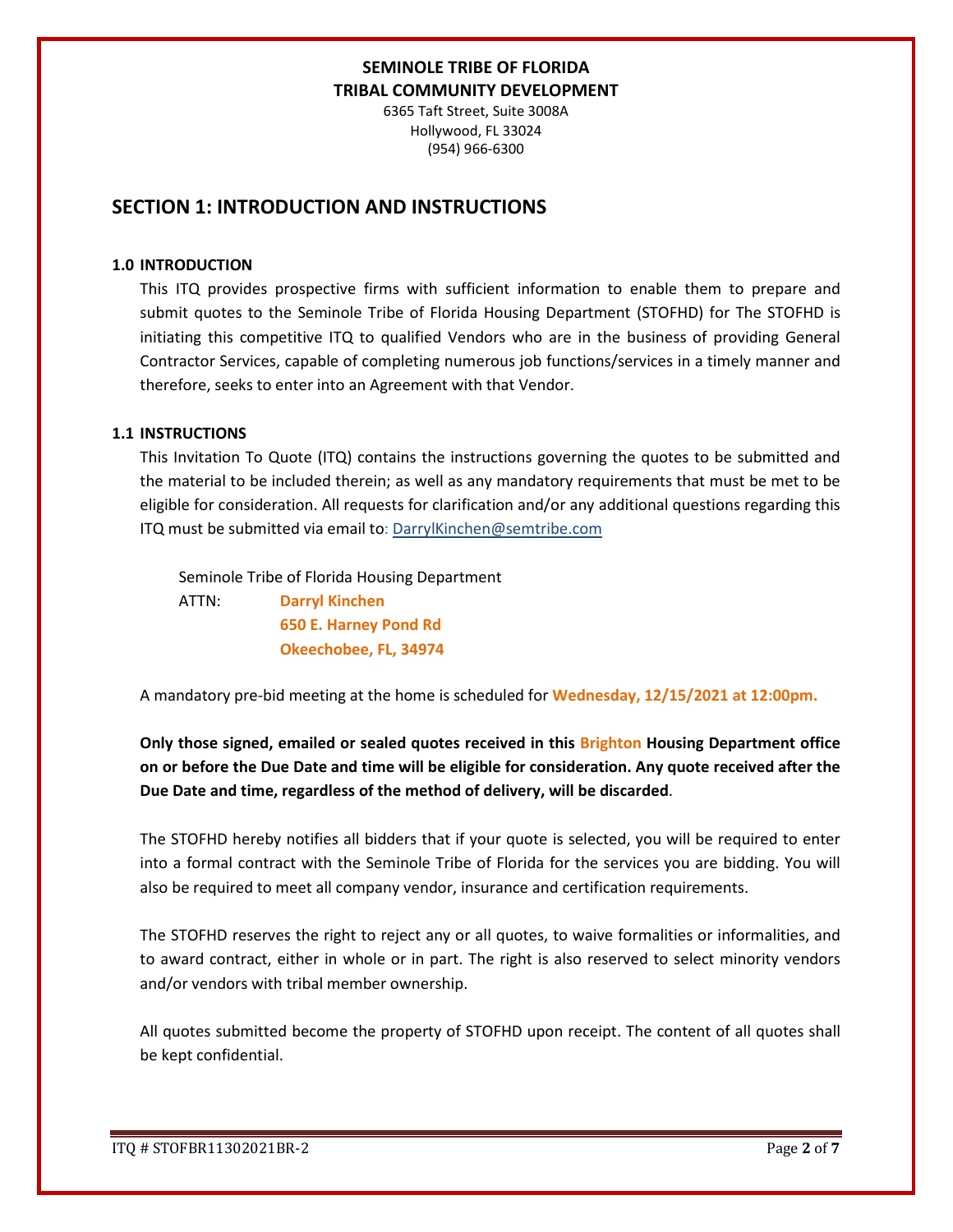6365 Taft Street, Suite 3008A Hollywood, FL 33024 (954) 966-6300

## **SECTION 2: GENERAL REQUIREMENTS**

#### **2.0 OBJECTIVE**

The objective of this ITQ is to provide sufficient information to enable qualified Respondents to submit written quotes. This ITQ is neither a contractual offer nor a commitment to purchase any products or services. All information contained in the quote must be legible. Any and all corrections and or erasures must be initialed. **Each quote shall be signed in ink by an authorized representative of the respondent**. The contents of the quote submitted by the successful respondent of the ITQ may become part of the contract awarded as a result of this solicitation.

#### **2.1 SCOPE OF WORK (SOW)**

The Scope-of-Work ("SOW") contained in the Attachments describes the services expected for a Contractor to provide the STOFHD. Respondent must ensure that all such services contained in the SOW are provided for in every particular and shall meet or exceed the level of quality, availability, features, functionality, frequency, accuracy, and performance.

The silence of specifications or requirements as to any detail contained in this document or any of the attachments or exhibits, or the apparent omission from any specifications or requirements, or a detailed description concerning any point, shall be regarded as meaning that only the best commercial practices shall prevail and that only material and workmanship of the finest quality are to be used. All interpretations of the Scope of Work shall be made on the basis of this statement.

#### **2.3 NOTIFICATION**

Each respondent submitting a quote in response to this ITQ will be notified in writing as to acceptance or rejection of their quote. Release of notification letters should be within sixty (60) days of the quote submission date. STOFHD reserves the right to delay this action if it is deemed to be in the best interests of STOFHD.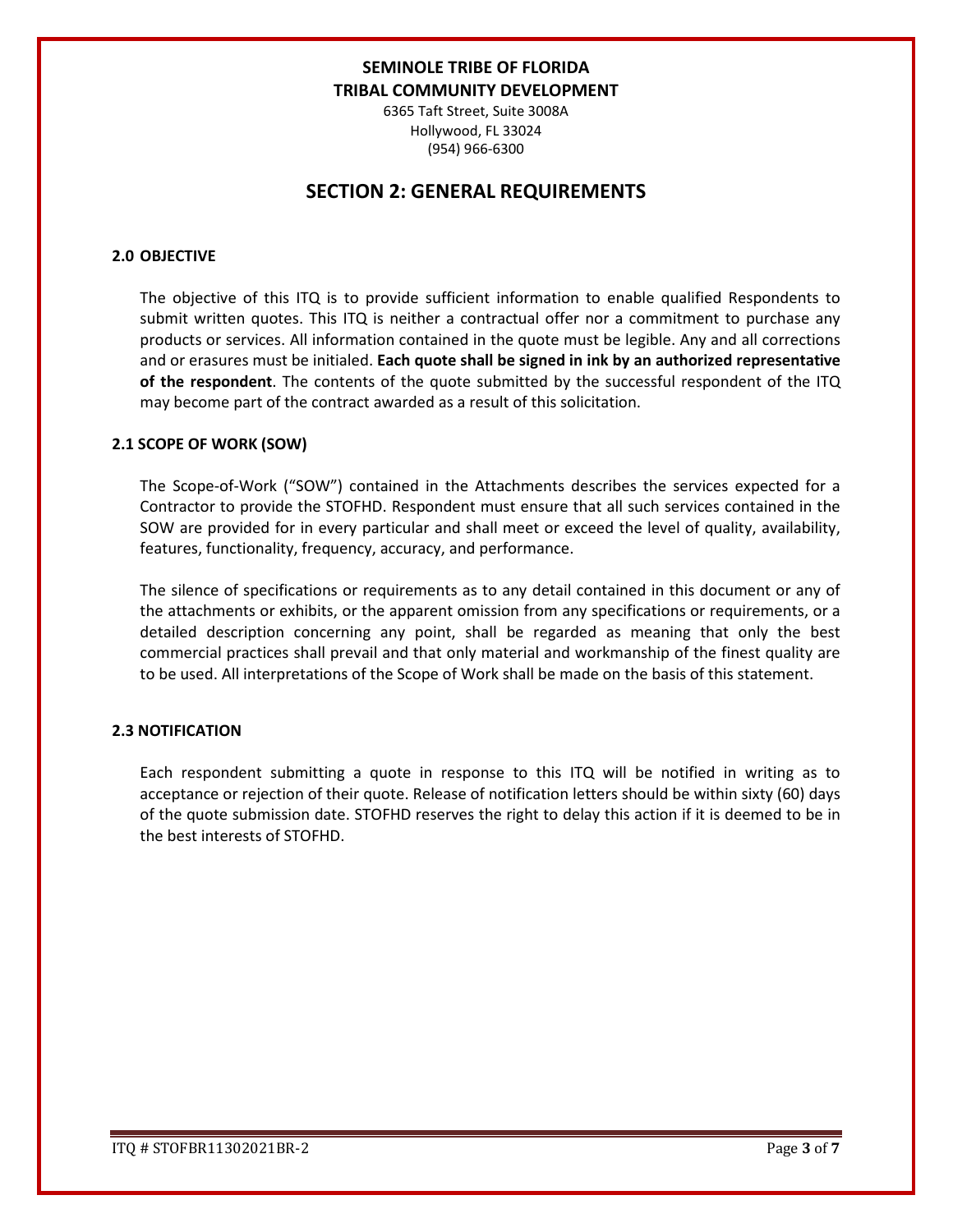6365 Taft Street, Suite 3008A Hollywood, FL 33024 (954) 966-6300

## **Housing Standardized Request for Repairs/Construction**

#### **Bathroom:**

- All wood cabinets are required at all times, when like for like is stated if current cabinet is particle board, include in the bid the price to replace with all wood
- Dur-rock on walls in the shower or tub area
	- o All joints, corners and around windows must be sealed with red guard
	- o Extend the Dur-rock 2' on all sides beyond the shower or tub
- Shower floor mortar bed, no foam or any other products should be used
	- o Minimum 2-4% pre-slope
- Liner should be water tested for 24 hours
	- o Minimum 6 inches
- All floor tile should be slip/skid resistant
- Shower floor tile should be a maximum of 2x2 mesh
- Provide backing for all walls inside tub/shower area between 32" and 38"
- Faucets should be Kohler or Delta
- From shower diverter to shower head piping must be copper tubing and copper fittings o Secure the diverter and pipe fittings securely
- When tiling the walls extend 2 feet passed the shower or tub
- ADA bathroom the entire bathroom must be tile a minimum of 4 feet
- All toilets must be Kohler highline
- All exhaust must be vented through the roof or soffit
	- o The exhaust fan and light for the bathroom must be on the same switch
- All paint must be high gloss

#### **Kitchen:**

- All wood cabinets are required at all times, when like for like is stated if current cabinet is particle board, include in the bid the price to replace with all wood.
- All sinks should be deep double drop in sinks
- Faucets should be Delta with a pull out spray hose
- Moisture resistant (purple) drywall
- Cabinet screws should be a minimum of  $2 \frac{1}{2}$  inches
	- o Efforts should be made to find a stud
- If drywall is removed from floor to ceiling, blocking must be provided for upper and lower cabinets

All microwave and kitchen hoods must be exhausted outside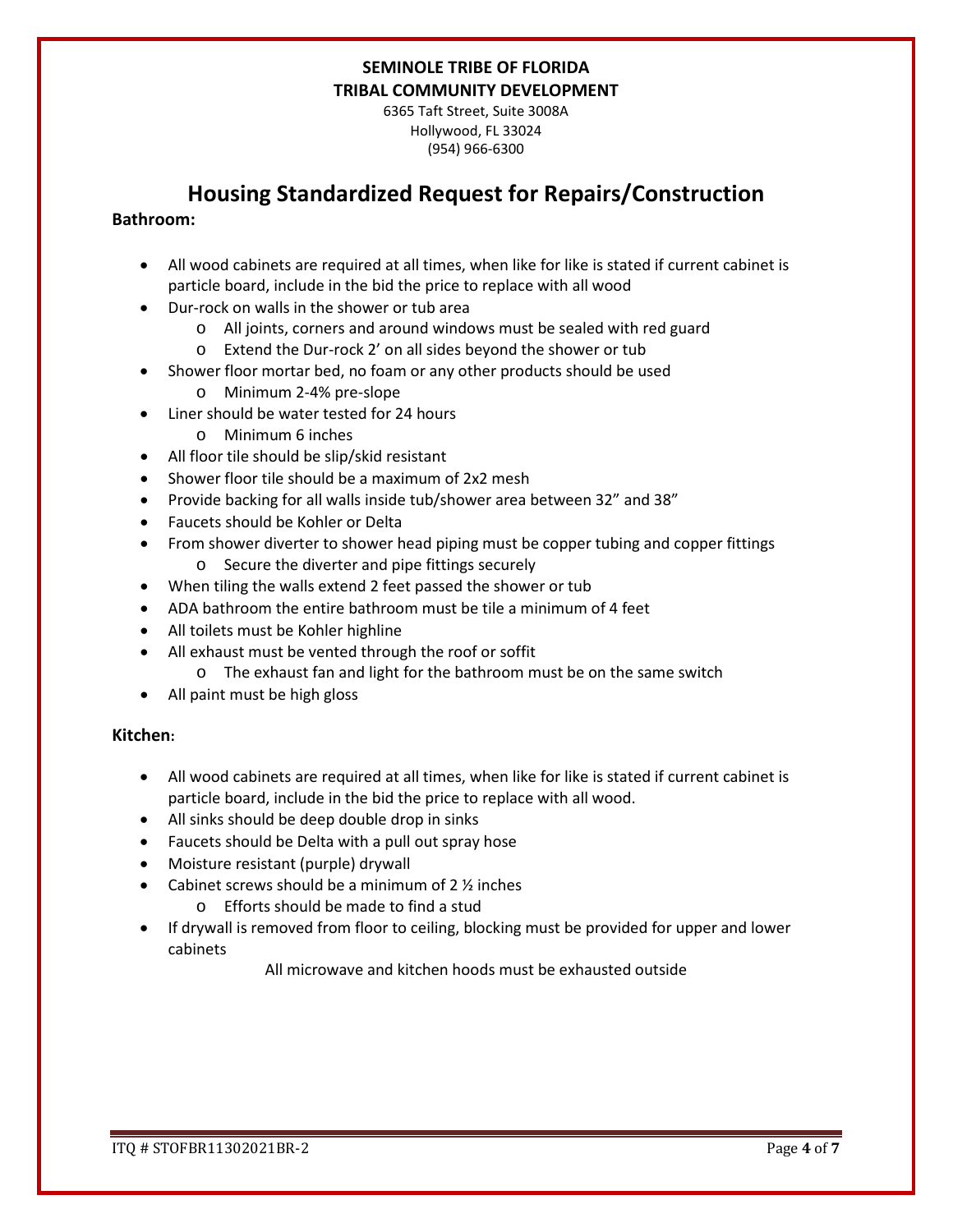6365 Taft Street, Suite 3008A Hollywood, FL 33024 (954) 966-6300

#### **Mechanical/HVAC:**

- All AC units must be installed on a metal stand with a secondary pan and connect float switch
- A primary float switch must be installed and connected
- When replacing duct work all joints and seams must be taped and mastic
- All new HVAC units must be a minimum of 16 seer
- All flexible ducts must be a minimum of R8 R-value
- All disconnects should be the pull type non-fuse
- Rheem, Goodman, Night and Day units preferred
- Caulk around all AC vents
- Keyed lockout caps must be on all units

#### **Water Heaters:**

- GE brand, replaced like for like gallon size
- Drain pan required
- TRV piped to the outside
- All water heaters should have a separate shut off switch
- New code required Energy conservation code chapter 4
- Heat traps are mandatory

#### **General Notes:**

- Schedules must be submitted with all bids and updated any time there is a change
- Contractors are expected to work Monday-Friday, 8:00am-5:00pm unless otherwise specified by the project manager
- When installing new drywall in bedroom, living room etc., backing must be provided for TV's being mounted on the wall
- Place a chase and an outlet at the same area where backing is located
- Seal all recess lighting, caulk the lights to the ceiling
- Caulk around all exterior lights
- All exterior light fixtures must be LED
- Any penetration that are made through the wall to the exterior must be caulked or sealed
- Any new gutters must have leaf guard
- Any roof repairs/replacement must follow Miami-Dade standards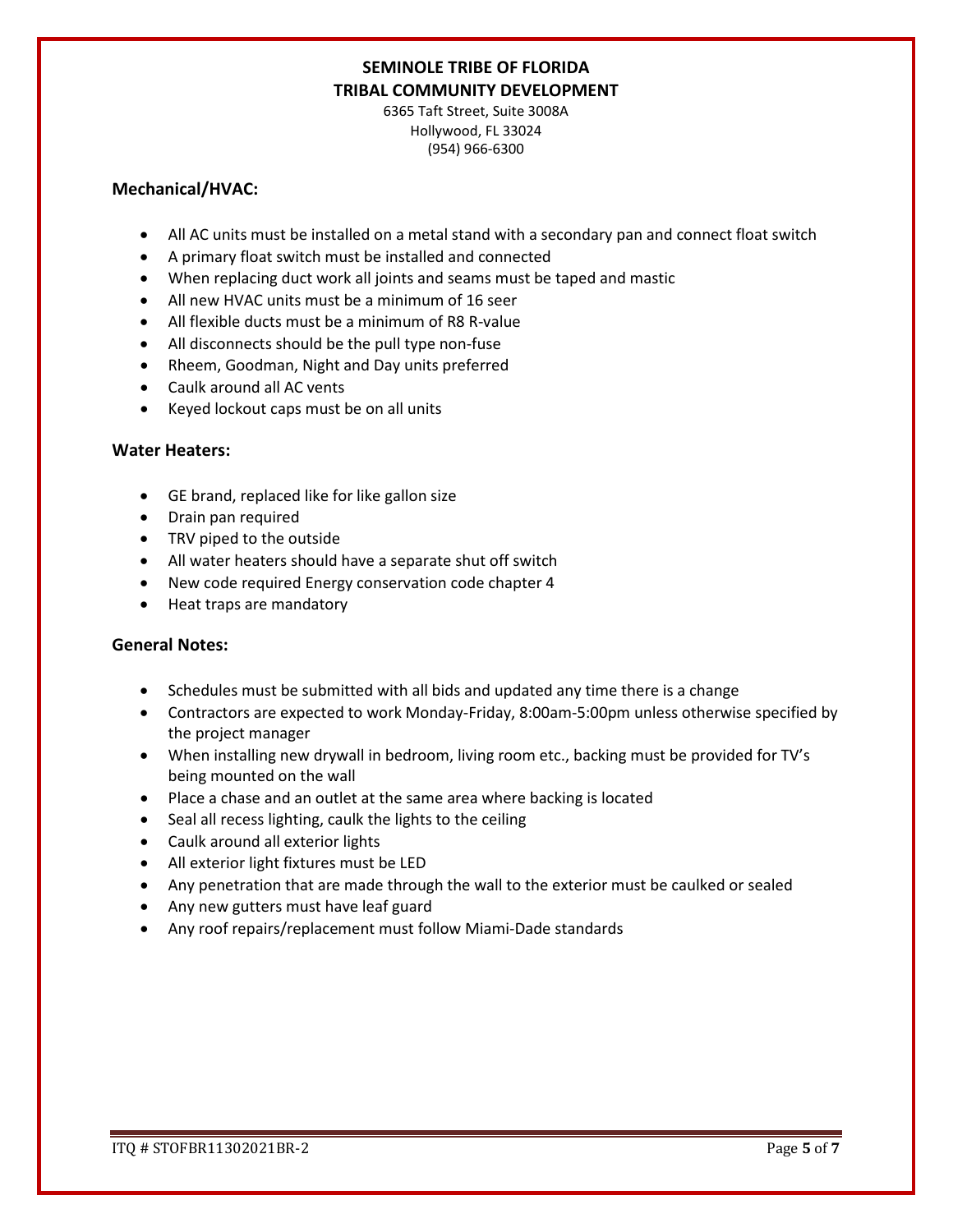6365 Taft Street, Suite 3008A Hollywood, FL 33024 (954) 966-6300

# **Scope of work Mold Remediation**

- Supply all labor and materials.
- All materials being installed shall be of equivalent make/model to the original material being removed. (Unless it has first been approved by the Housing Department)
- All work performed shall be as per code(s).
- **Schedule of Values and proposed Schedule shall be submitted with proposals.**
- Supply all drawings/prints and any other documentation needed by the Building Department.
- Clean up jobsite daily and before the final inspection of the completed job.
- Call the Building Department & Housing Department for all inspections, before and during the installation process. (Darryl Kinchen 954-279-4784)
- Contact Housing Department for final inspection, prior to leaving the jobsite.

## **General**

- Only a licensed mold remediation contractor shall perform this scope.
- Contractor shall provide and install complete containment system including but not limited to zip wall, air scrubbers and anti-microbial solutions. Air scrubbers shall run continuously until mold remediation is completed.
- Contractor's forces shall use all safety protocols when handling debris removed from affected area to not contaminate other areas of the dwelling.
- Contractor shall schedule air quality inspection and receive approval before commencement of installation of interior finishes. .
- Remove and replace drywall to from floor to bottom height of AHU stand in Closet. Drywall finish & paint color shall match existing as closely as possible.
- Remove and replace bottom 2 feet of drywall & baseboards in the corner walls that abuts the AC unit and hallway in both bedrooms.
- Remove and replace flooring in adjoining bedrooms to AC closet. (like for like) Contractor shall provide alternate quote for tile flooring.
- The removal of the AHU unit and cleaning shall be included in quote.